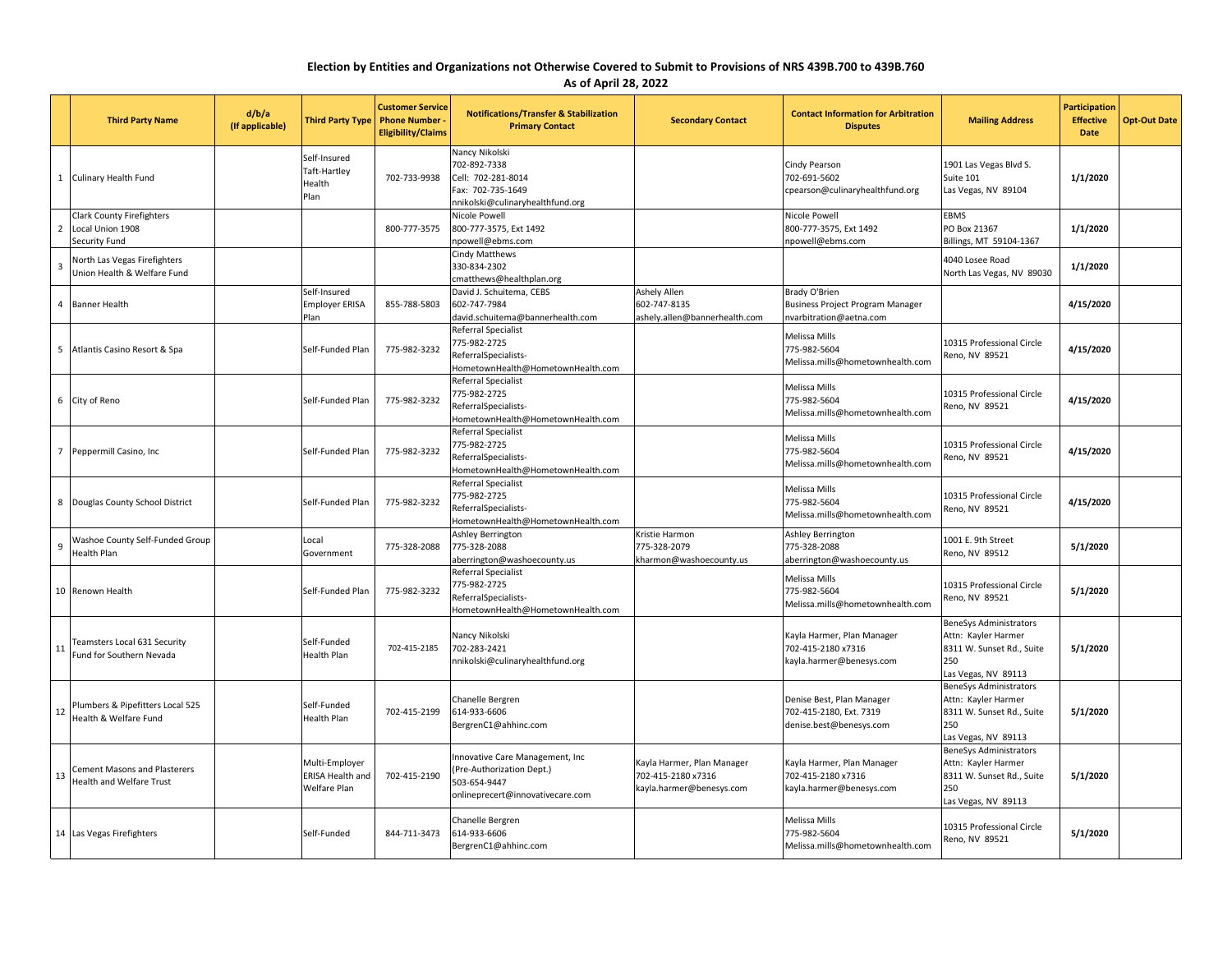|    | <b>Third Party Name</b>                                           | d/b/a<br>(If applicable)   | <b>Third Party Type</b>               | <b>Customer Service</b><br><b>Phone Number</b><br><b>Eligibility/Claims</b> | <b>Notifications/Transfer &amp; Stabilization</b><br><b>Primary Contact</b>                                      | <b>Secondary Contact</b>                                          | <b>Contact Information for Arbitration</b><br><b>Disputes</b>                                  | <b>Mailing Address</b>                                                                              | <b>Participation</b><br><b>Effective</b><br><b>Date</b> | <b>Opt-Out Date</b> |
|----|-------------------------------------------------------------------|----------------------------|---------------------------------------|-----------------------------------------------------------------------------|------------------------------------------------------------------------------------------------------------------|-------------------------------------------------------------------|------------------------------------------------------------------------------------------------|-----------------------------------------------------------------------------------------------------|---------------------------------------------------------|---------------------|
| 15 | Teamsters Security Fund Southern<br>Nevada Hotel & Casino Workers | <b>Teamsters Local 986</b> | lealth & Welfare<br><b>Trust Fund</b> | 702-734-8601                                                                | Danielle Galuppi<br>702-853-9605<br>dgaluppi@zenith-american.com                                                 | Cecilia Bacero<br>702-682-9044<br>cbacero@teamstershwfund.com     | Danielle Galuppi, Client Services<br>Executive<br>702-853-9605<br>dgaluppi@zenith-american.com | 2200 S. Rancho Blvd. Ste 295<br>Las Vegas, NV 89102                                                 | 5/1/2020                                                |                     |
| 16 | Electrical Workers Local 357 Health<br>and Welfare Trust          |                            | Self-Funded<br>Health Plan            | 702-415-2188                                                                | Innovative Care Management, Inc<br>(Pre-Authorization Dept.)<br>503-654-9447<br>onlineprecert@innovativecare.com | Denise Best<br>702-415-2180, Ext. 7319<br>denise.best@benesys.com | Denise Best, Plan Manager<br>702-415-2180, Ext. 7319<br>denise.best@benesys.com                | IBEW Local 357 H&W Fund<br>Attn: Denise Best<br>8311 W. Sunset Rd., Ste. 205<br>Las Vegas, NV 89113 | 6/1/2020                                                |                     |
|    | 17 Lander County School District                                  |                            | Self-Funded<br>Health Plan            | 775-352-6900                                                                | Russell Klein<br>775-635-5347<br>rklein@landernv.nt                                                              |                                                                   | Russell Klein, Superintendent<br>775-635-5347<br>rklein@landernv.nt                            | P.O. Box 1300<br>Battle Mountain, NV 89820                                                          | 6/15/2020                                               |                     |
|    | 18 Meruelo, LLC                                                   | Grand Sierra Resort        | Self-Funded Plan                      | 775-982-3232                                                                | Referral Specialist<br>775-982-2725<br>ReferralSpecialists-<br>HometownHealth@HometownHealth.com                 |                                                                   | Melissa Mills<br>775-982-5604<br>Melissa.mills@hometownhealth.com                              | 10315 Professional Circle<br>Reno, NV 89521                                                         | 7/1/2020                                                |                     |
|    | 19 El Dorado Resorts, Inc.                                        |                            | Self-Funded Plan                      | 775-982-3232                                                                | Referral Specialist<br>775-982-2725<br>ReferralSpecialists-<br>HometownHealth@HometownHealth.com                 |                                                                   | Melissa Mills<br>775-982-5604<br>Melissa.mills@hometownhealth.com                              | 10315 Professional Circle<br>Reno, NV 89521                                                         | 8/1/2020                                                |                     |
|    | 20 City of Sparks                                                 |                            | Self-Funded Plan                      | 775-982-3232                                                                | Referral Specialist<br>775-982-2725<br>ReferralSpecialists-<br>HometownHealth@HometownHealth.com                 |                                                                   | Melissa Mills<br>775-982-5604<br>Melissa.mills@hometownhealth.com                              | 10315 Professional Circle<br>Reno, NV 89521                                                         | 8/1/2020                                                |                     |
|    | 21 Edwards Lifesciences                                           |                            | Self-Funded Plan                      | 800-955-1237                                                                | Provider Service Center<br>888-632-3862                                                                          |                                                                   | Brady O'Brien<br>Business Project Program Manager<br>nvarbitration@aetna.com                   |                                                                                                     | 10/1/2020                                               |                     |
|    | 22 Lululemon USA                                                  |                            | Self-Funded Plan                      | 888-325-2439                                                                | Provider Service Center<br>888-632-3862                                                                          |                                                                   | Brady O'Brien<br>Business Project Program Manager<br>nvarbitration@aetna.com                   |                                                                                                     | 10/15/2020                                              |                     |
|    | 23 Xylem, Inc.                                                    |                            | Self-Funded Plan                      | 866-991-0369                                                                | Aetna Provider Service Center<br>888-632-3862                                                                    |                                                                   | Brady O'Brien<br>Business Project Program Manager<br>nvarbitration@aetna.com                   |                                                                                                     | 12/1/2020                                               |                     |
|    | 24 SWIFT                                                          |                            | Self-Funded Plan                      | 540-829-1326                                                                | Aetna Provider Service Center<br>888-632-3862                                                                    |                                                                   | Brady O'Brien<br>Business Project Program Manager<br>nvarbitration@aetna.com                   |                                                                                                     | 12/15/2020                                              |                     |
|    | 25 The Nature Conservancy                                         |                            | Self-Funded Plan                      | 800-962-6842                                                                | Aetna Provider Service Center<br>888-632-3862                                                                    |                                                                   | Brady O'Brien<br>Business Project Program Manager<br>nvarbitration@aetna.com                   |                                                                                                     | 1/1/2021                                                |                     |
| 26 | Clarke Environmentsl Mosquito<br>Management, Inc.                 |                            | Self-Funded Plan                      | 888-632-3862                                                                | Aetna Provider Service Center<br>888-632-3862                                                                    |                                                                   | Brady O'Brien<br>Business Project Program Manager<br>nvarbitration@aetna.com                   |                                                                                                     | 1/1/2021                                                |                     |
| 27 | Planned Systems International<br>Employee Benefit Plan            |                            | Self-Funded Plan                      | 888-632-3862                                                                | Aetna Provider Service Center<br>888-632-3862                                                                    |                                                                   | Brady O'Brien<br>Business Project Program Manager<br>nvarbitration@aetna.com                   |                                                                                                     | 1/15/2021                                               |                     |
|    | 28 Collabera Inc.                                                 |                            | Self-Funded Plan                      | 973-889-5261                                                                | Aetna Provider Service Center<br>888-632-3862                                                                    |                                                                   | Brady O'Brien<br>Business Project Program Manager<br>nvarbitration@aetna.com                   |                                                                                                     | 2/1/2021                                                |                     |
|    | 29 IBA USA Inc.                                                   |                            | Self-Funded Plan                      | 877-204-9186                                                                | Rasa Kudirka<br>571-407-4509<br>rasa.kudirka@iba-group.com                                                       | Marley Huckabee<br>703-885-0315<br>marley.huckabee@iba-group.com  | Brady O'Brien<br>Business Project Program Manager<br>nvarbitration@aetna.com                   |                                                                                                     | 2/15/2021                                               |                     |
|    | 30 Allergy Partners, PLLC                                         |                            | Self-Funded Plan                      | 888-266-5519                                                                | Aetna Provider Service Center<br>888-632-3862                                                                    |                                                                   | Brady O'Brien<br>Business Project Program Manager<br>nvarbitration@aetna.com                   |                                                                                                     | 4/1/2021                                                |                     |
|    | 31 Merlin Entertainments                                          |                            | Self-Funded Plan                      |                                                                             | Aetna Provider Service Center<br>888-632-3862                                                                    |                                                                   | Brady O'Brien<br>Business Project Program Manager<br>nvarbitration@aetna.com                   |                                                                                                     | 5/1/2021                                                |                     |
|    | 32 Jordache Enterprises Inc                                       |                            | Self-Funded Plan                      | 888-792-3862                                                                | Aetna Provider Service Center<br>888-632-3862                                                                    |                                                                   | Brady O'Brien<br>Business Project Program Manager<br>nvarbitration@aetna.com                   |                                                                                                     | 9/1/2021                                                |                     |